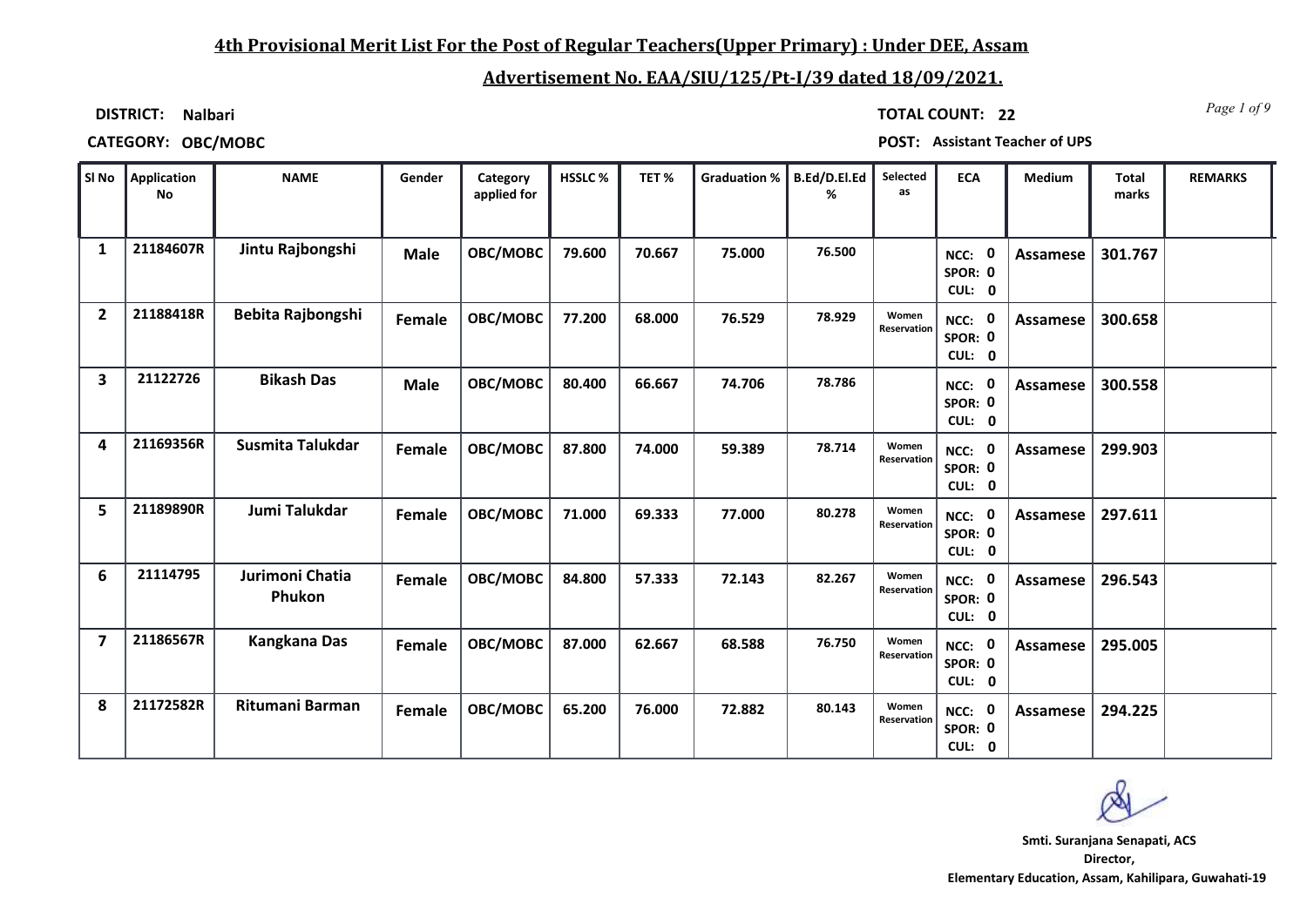|    | SI No Application<br><b>No</b> | <b>NAME</b>           | Gender      | Category<br>applied for | HSSLC% | TET%   | Graduation %   B.Ed/D.El.Ed | ℅      | Selected<br>as       | <b>ECA</b>                         | Medium   | <b>Total</b><br>marks | <b>REMARKS</b> |
|----|--------------------------------|-----------------------|-------------|-------------------------|--------|--------|-----------------------------|--------|----------------------|------------------------------------|----------|-----------------------|----------------|
| 9  | 21197110R                      | Sumanjyoti Deka       | <b>Male</b> | OBC/MOBC                | 84.000 | 68.667 | 59.412                      | 78.071 |                      | NCC: 0<br>SPOR: 0<br>CUL: 0        | Assamese | 290.150               |                |
| 10 | 21175608R                      | <b>Dharitri Deka</b>  | Female      | OBC/MOBC                | 80.000 | 58.000 | 74.235                      | 77.050 | Women<br>Reservation | NCC: 0<br>SPOR: 0<br>CUL: 0        | Assamese | 289.285               |                |
| 11 | 21193962R                      | <b>Bishal Debnath</b> | <b>Male</b> | OBC/MOBC                | 69.600 | 65.333 | 76.176                      | 78.143 |                      | NCC: 0<br>SPOR: 0<br>CUL: 0        | Assamese | 289.253               |                |
| 12 | 21120516                       | Pallabi Devi          | Female      | OBC/MOBC                | 76.200 | 59.333 | 74.647                      | 77.214 |                      | NCC: 0<br>SPOR: 0<br>CUL: 0        | Assamese | 287.395               |                |
| 13 | 21169149R                      | Lipika Deka           | Female      | OBC/MOBC                | 83.600 | 64.667 | 62.588                      | 75.900 |                      | NCC: 0<br>SPOR: 0<br>CUL: 0        | Assamese | 286.755               |                |
| 14 | 21191727R                      | <b>Bikash Debnath</b> | <b>Male</b> | OBC/MOBC                | 81.200 | 62.667 | 65.647                      | 77.150 |                      | NCC: 0<br>SPOR: 0<br>CUL: 0        | Assamese | 286.664               |                |
| 15 | 21203785R                      | Jyotishman Das        | <b>Male</b> | OBC/MOBC                | 81.400 | 63.333 | 66.700                      | 75.214 |                      | NCC: 0<br>SPOR: 0<br>CUL: 0        | Assamese | 286.648               |                |
| 16 | 21169645R                      | Jitu Saikia           | Male        | OBC/MOBC                | 82.600 | 68.667 | 57.882                      | 77.357 |                      | <b>NCC: 0</b><br>SPOR: 0<br>CUL: 0 | Assamese | 286.506               |                |
| 17 | 21175367R                      | <b>Juti Das</b>       | Female      | OBC/MOBC                | 78.800 | 64.000 | 71.294                      | 71.214 |                      | NCC: 0<br>SPOR: 0<br>CUL: 0        | Assamese | 285.308               |                |

## **CATEGORY: OBC/MOBC POST: Assistant Teacher of UPS**

**DISTRICT: Nalbari**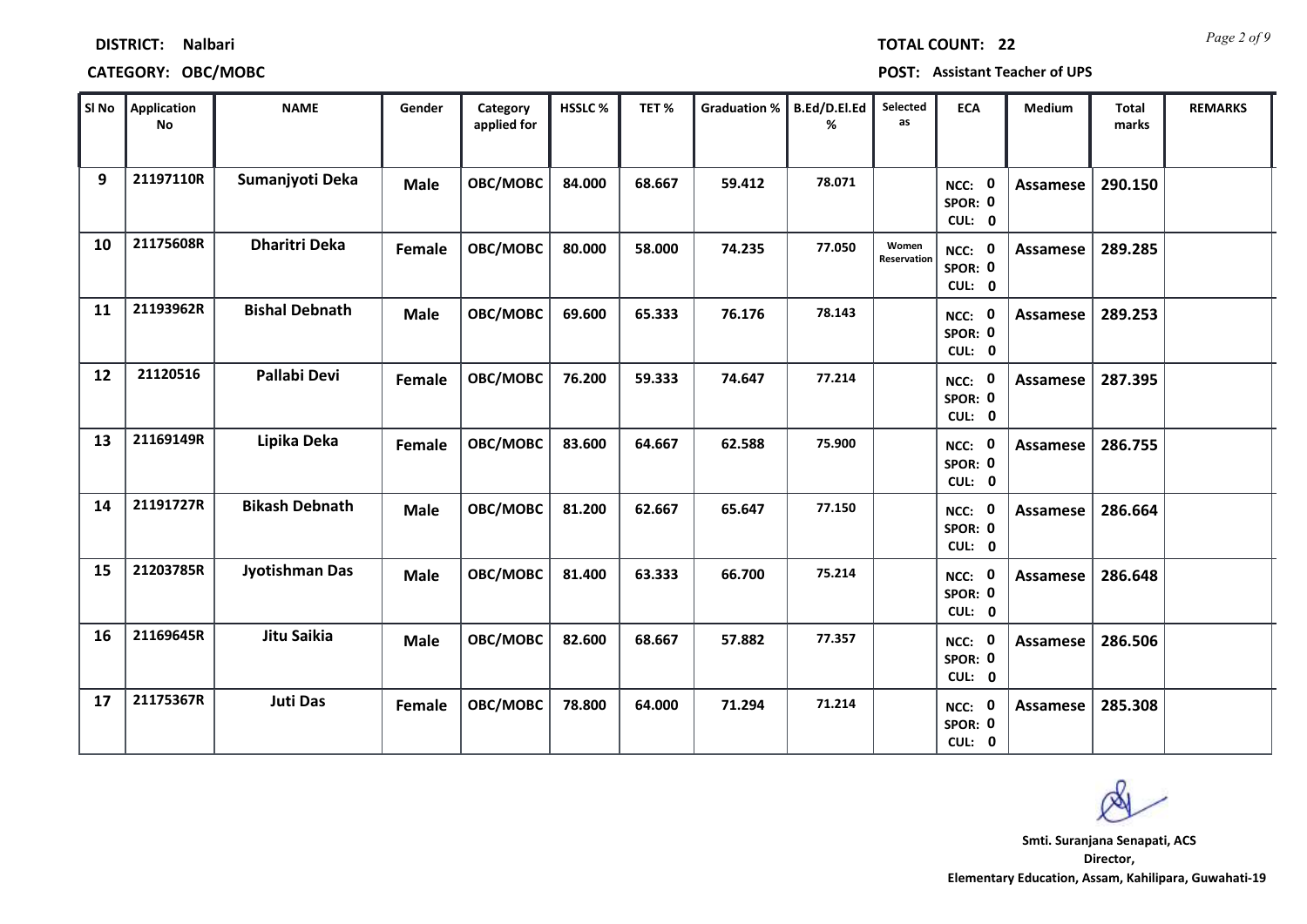| SI No | Application<br><b>No</b> | <b>NAME</b>         | Gender        | Category<br>applied for | HSSLC% | TET%   | Graduation % | <b>B.Ed/D.El.Ed</b><br>℅ | Selected<br>as | <b>ECA</b>                       | <b>Medium</b> | Total<br>marks | <b>REMARKS</b> |
|-------|--------------------------|---------------------|---------------|-------------------------|--------|--------|--------------|--------------------------|----------------|----------------------------------|---------------|----------------|----------------|
| 18    | 21174130R                | <b>Kangkana Das</b> | <b>Female</b> | OBC/MOBC                | 74.600 | 58.667 | 69.412       | 81.450                   |                | - 0<br>NCC:<br>SPOR: 0<br>CUL: 0 | Assamese      | 284.128        |                |
| 19    | 21172630R                | Kajal Kumari        | Female        | OBC/MOBC                | 84.800 | 64.667 | 56.176       | 78.429                   |                | - 0<br>NCC:<br>SPOR: 0<br>CUL: 0 | Assamese      | 284.072        |                |
| 20    | 21190447R                | Jonmoni Das         | Female        | OBC/MOBC                | 74.600 | 57.333 | 75.235       | 76.700                   |                | - 0<br>NCC:<br>SPOR: 0<br>CUL: 0 | Assamese      | 283.869        |                |
| 21    | 21194246R                | Rajashree Saikia    | Female        | OBC/MOBC                | 76.600 | 56.667 | 71.071       | 79.429                   |                | - 0<br>NCC:<br>SPOR: 0<br>CUL: 0 | Assamese      | 283.767        |                |
| 22    | 21171245R                | <b>Tapash Das</b>   | <b>Male</b>   | OBC/MOBC                | 65.200 | 70.000 | 75.706       | 72.800                   |                | 0<br>NCC:<br>SPOR: 0<br>CUL: 0   | Assamese      | 283.706        |                |

## **CATEGORY: OBC/MOBC POST: Assistant Teacher of UPS**

**DISTRICT: Nalbari**

**Director, Elementary Education, Assam, Kahilipara, Guwahati-19 Smti. Suranjana Senapati, ACS**

*Page 3 of 9* **TOTAL COUNT: 22**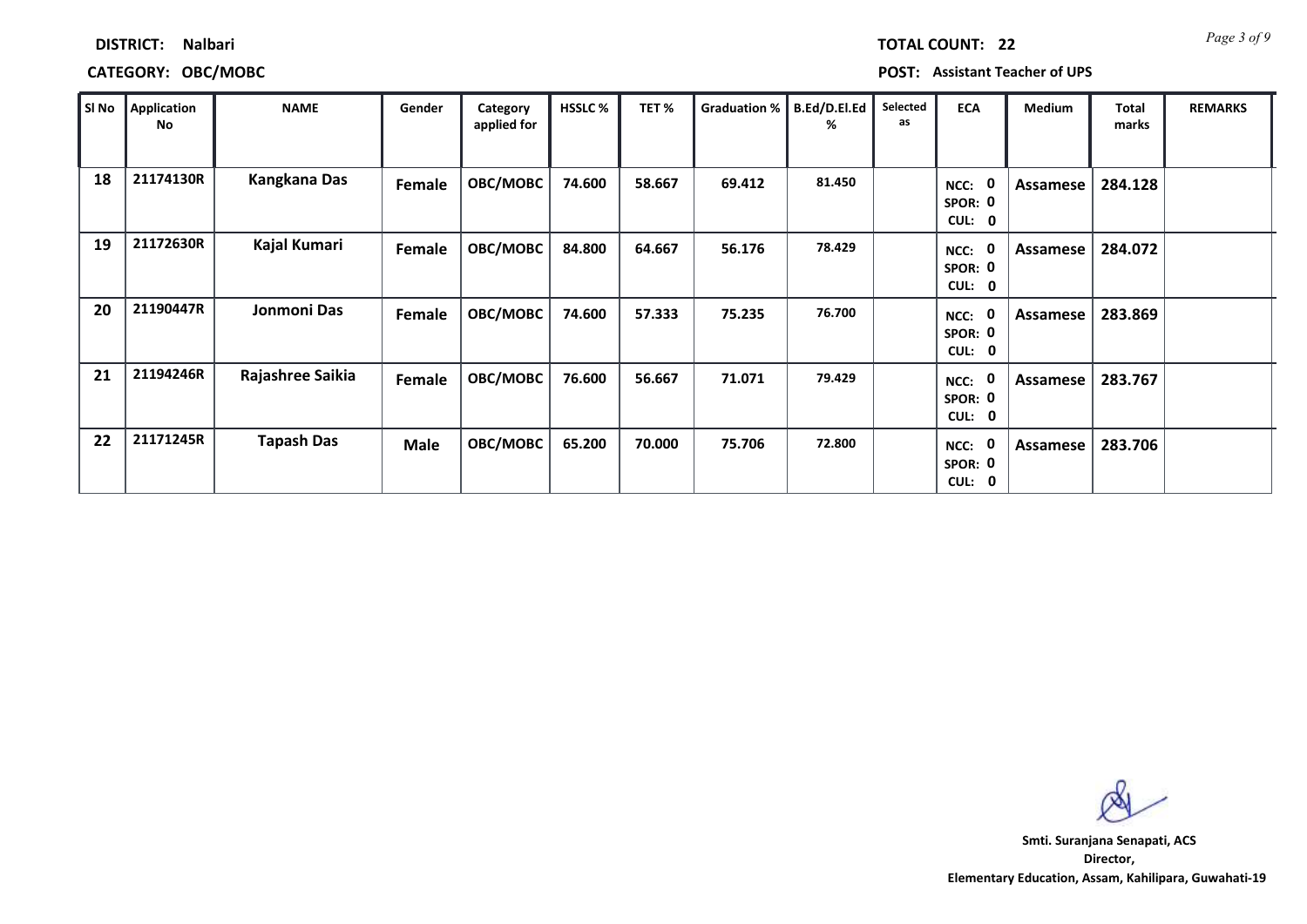| SI No                   | Application<br><b>No</b> | <b>NAME</b>             | Gender      | Category<br>applied for | HSSLC% | TET%   | <b>Graduation %</b> | B.Ed/D.El.Ed<br>% | Selected<br>as       | <b>ECA</b>                                  | Medium          | <b>Total</b><br>marks | <b>REMARKS</b>  |
|-------------------------|--------------------------|-------------------------|-------------|-------------------------|--------|--------|---------------------|-------------------|----------------------|---------------------------------------------|-----------------|-----------------------|-----------------|
| $\mathbf{1}$            | 21194200R                | Karishma Talukdar       | Female      | <b>UR</b><br>PwD        | 78.600 | 62.000 | 64.176              | 76.000            | Women<br>Reservation | $\mathbf 0$<br>NCC:<br>SPOR: 0<br>CUL: 0    | Assamese        | 280.776               | PwD<br>Withheld |
| $\overline{2}$          | 21206818R                | Ranjan<br>Bhattacharyya | <b>Male</b> | <b>UR</b><br>PwD        | 72.000 | 60.667 | 67.412              | 78.000            |                      | $\mathbf 0$<br>NCC:<br>SPOR: 0<br>CUL: 0    | Assamese        | 278.078               | PwD<br>Withheld |
| 3                       | 21194172R                | <b>Bijan Das</b>        | <b>Male</b> | OBC/MOBC<br>PwD         | 64.200 | 66.000 | 60.043              | 73.950            |                      | $\mathbf{0}$<br>NCC:<br>SPOR: 0<br>CUL: 0   | <b>Assamese</b> | 264.193               | PwD<br>Withheld |
| 4                       | 21191377R                | Nandita Baruah          | Female      | <b>EWS</b><br>PwD       | 73.400 | 56.000 | 67.353              | 62.429            | Women<br>Reservation | $\mathbf 0$<br>NCC:<br>SPOR: 0<br>CUL: 0    | Assamese        | 259.182               | PwD<br>Withheld |
| 5                       | 21105135                 | <b>Riaz Ahmed</b>       | <b>Male</b> | <b>UR</b><br>PwD        | 78.400 | 55.333 | 56.000              | 67.929            |                      | $\mathbf 0$<br>NCC:<br>SPOR: 0<br>CUL: 0    | <b>Assamese</b> | 257.662               | PwD<br>Withheld |
| 6                       | 21171927R                | <b>Abdul Mazid</b>      | <b>Male</b> | <b>UR</b><br>PwD        | 71.400 | 58.000 | 48.706              | 76.800            |                      | NCC: 0<br>SPOR: 0<br>CUL: 0                 | Assamese        | 254.906               | PwD<br>Withheld |
| $\overline{\mathbf{z}}$ | 21185185R                | <b>Eunush Ali</b>       | <b>Male</b> | <b>UR</b><br>PwD        | 59.000 | 62.667 | 58.513              | 69.571            |                      | $\mathbf 0$<br>NCC:<br>SPOR: 0<br>CUL: 0    | <b>Assamese</b> | 249.751               | PwD<br>Withheld |
| 8                       | 21184030R                | Sonmoni Kalita          | Female      | <b>UR</b><br>PwD        | 64.000 | 56.667 | 61.176              | 66.900            | Women<br>Reservation | $\mathbf 0$<br>$NCC$ :<br>SPOR: 0<br>CUL: 0 | <b>Assamese</b> | 248.743               | PwD<br>Withheld |
| 9                       | 21163237                 | <b>Shurpan Ali</b>      | <b>Male</b> | <b>UR</b><br>PwD        | 66.200 | 60.667 | 59.500              | 61.714            |                      | 0<br>NCC:<br>SPOR: 0<br>CUL:<br>$\mathbf 0$ | <b>Assamese</b> | 248.081               | PwD<br>Withheld |

**DISTRICT: Nalbari**

### **CATEGORY: PwD POST: Assistant Teacher of UPS**

**Director, Smti. Suranjana Senapati, ACS**

**Elementary Education, Assam, Kahilipara, Guwahati-19**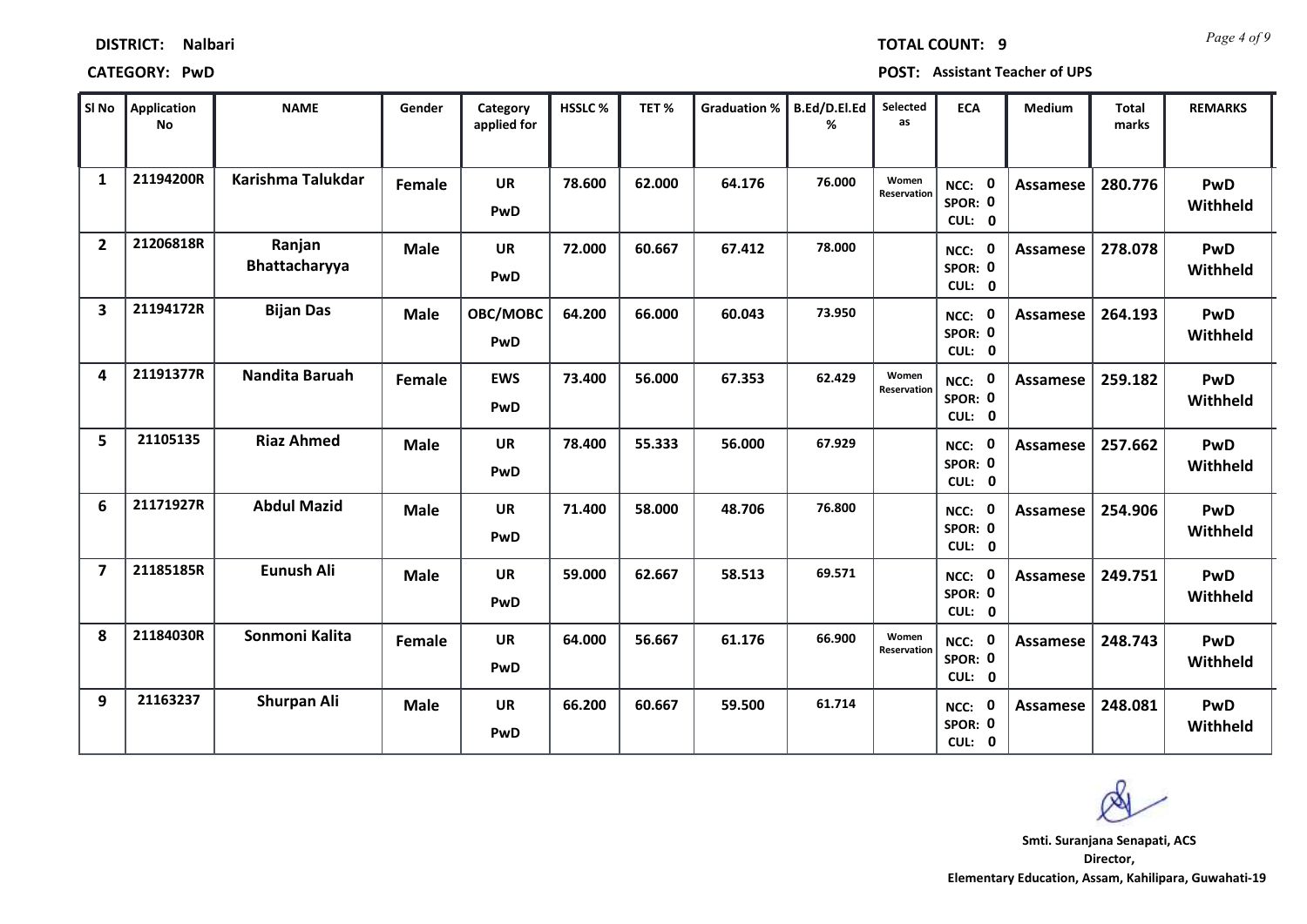| SI No                   | <b>Application</b><br>No | <b>NAME</b>               | Gender      | Category<br>applied for | <b>HSSLC %</b> | TET %  | Graduation % | B.Ed/D.El.Ed<br>% | Selected<br>as       | <b>ECA</b>                  | <b>Medium</b> | <b>Total</b><br>marks | <b>REMARKS</b> |
|-------------------------|--------------------------|---------------------------|-------------|-------------------------|----------------|--------|--------------|-------------------|----------------------|-----------------------------|---------------|-----------------------|----------------|
| 1                       | 21202996R                | Pankaj Ramchiary          | <b>Male</b> | <b>STP</b>              | 71.200         | 73.333 | 70.353       | 76.429            |                      | NCC:<br>SPOR: 0<br>CUL: 0   | Assamese      | 291.315               |                |
| $\overline{2}$          | 21174098R                | <b>Chandana Das</b>       | Female      | <b>STP</b>              | 78.600         | 61.333 | 72.353       | 77.100            | Women<br>Reservation | NCC:<br>SPOR: 0<br>CUL: 0   | Assamese      | 289.386               |                |
| $\overline{\mathbf{3}}$ | 21186106R                | <b>Mainu Uzir</b>         | Female      | <b>STP</b>              | 83.800         | 56.000 | 66.375       | 83.143            | Women<br>Reservation | NCC: 0<br>SPOR: 0<br>CUL: 0 | Assamese      | 289.318               |                |
| 4                       | 21177428R                | <b>Madhusmita Sarania</b> | Female      | <b>STP</b>              | 84.400         | 63.333 | 71.176       | 69.000            |                      | NCC:<br>SPOR: 0<br>CUL: 0   | Assamese      | 287.910               |                |
| 5                       | 21178777R                | Kamal Rabha               | <b>Male</b> | <b>STP</b>              | 75.400         | 64.667 | 62.792       | 77.500            |                      | NCC:<br>SPOR: 0<br>CUL: 0   | Assamese      | 280.358               |                |

**DISTRICT: Nalbari**

**CATEGORY: STP POST: Assistant Teacher of UPS**

**Director, Elementary Education, Assam, Kahilipara, Guwahati-19 Smti. Suranjana Senapati, ACS**

*Page 5 of 9* **TOTAL COUNT: 5**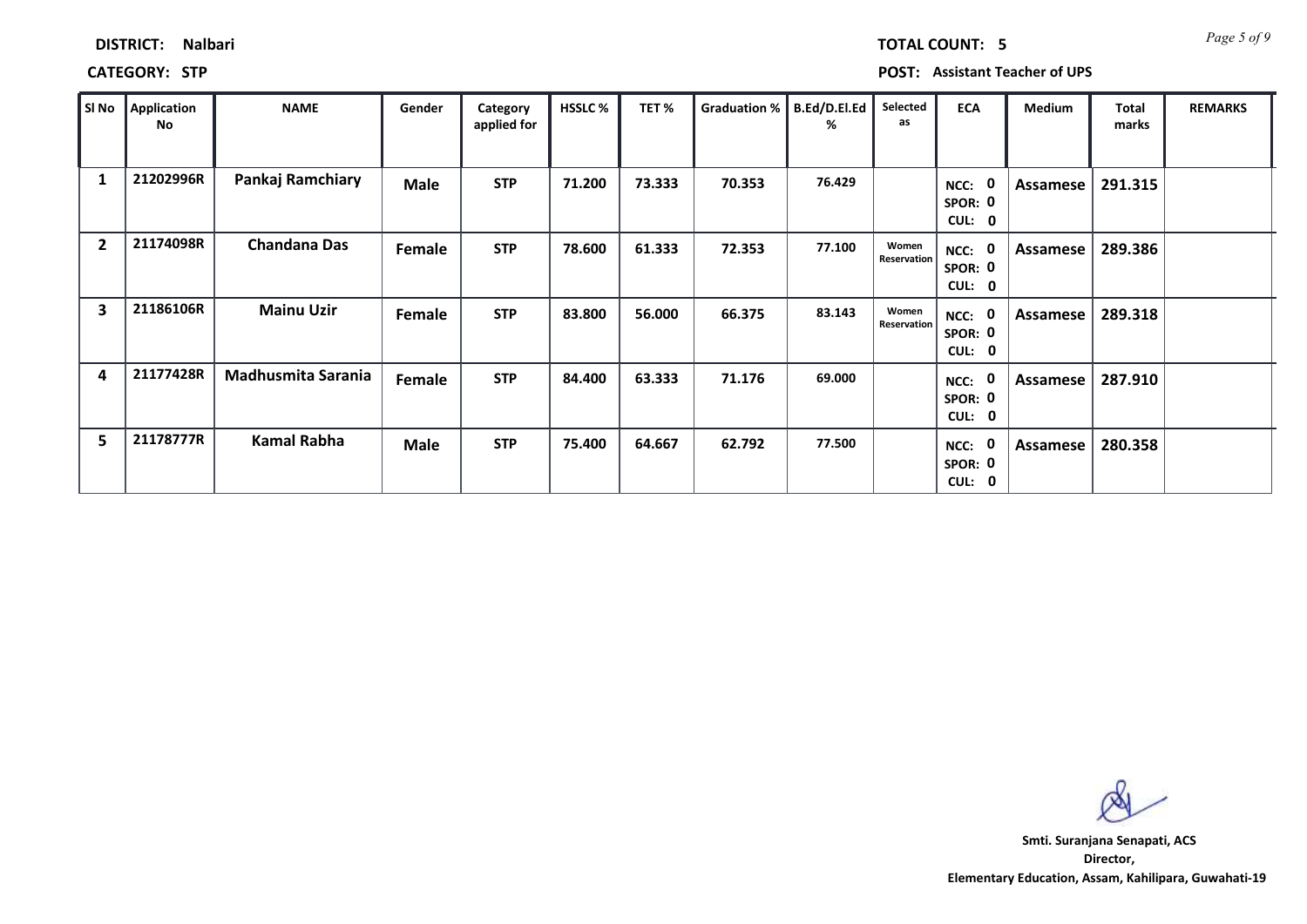*Page 6 of 9* **TOTAL COUNT: 2**

**DISTRICT: Nalbari**

**CATEGORY: STP POST: Assistant Teacher of UPS**

| l SI No | Application<br>No | <b>NAME</b>         | Gender      | Category<br>applied for | <b>HSSLC %</b> | TET%   | Graduation %   B.Ed/D.El.Ed | %      | Selected<br>as              | <b>ECA</b>                               | <b>Medium</b> | <b>Total</b><br>marks | <b>REMARKS</b> |
|---------|-------------------|---------------------|-------------|-------------------------|----------------|--------|-----------------------------|--------|-----------------------------|------------------------------------------|---------------|-----------------------|----------------|
|         | 21185140R         | <b>Minathi Baro</b> | Female      | <b>STP</b>              | 70.600         | 56.667 | 75.059                      | 77.714 | Women<br><b>Reservation</b> | $\mathbf 0$<br>NCC:<br>SPOR: 0<br>CUL: 0 | <b>Bodo</b>   | 280.040               |                |
|         | 21177447R         | Krandshi Brahma     | <b>Male</b> | <b>STP</b>              | 78.000         | 65.333 | 60.308                      | 75.857 |                             | $\mathbf 0$<br>NCC:<br>SPOR: 0<br>CUL: 0 | <b>Bodo</b>   | 279.498               |                |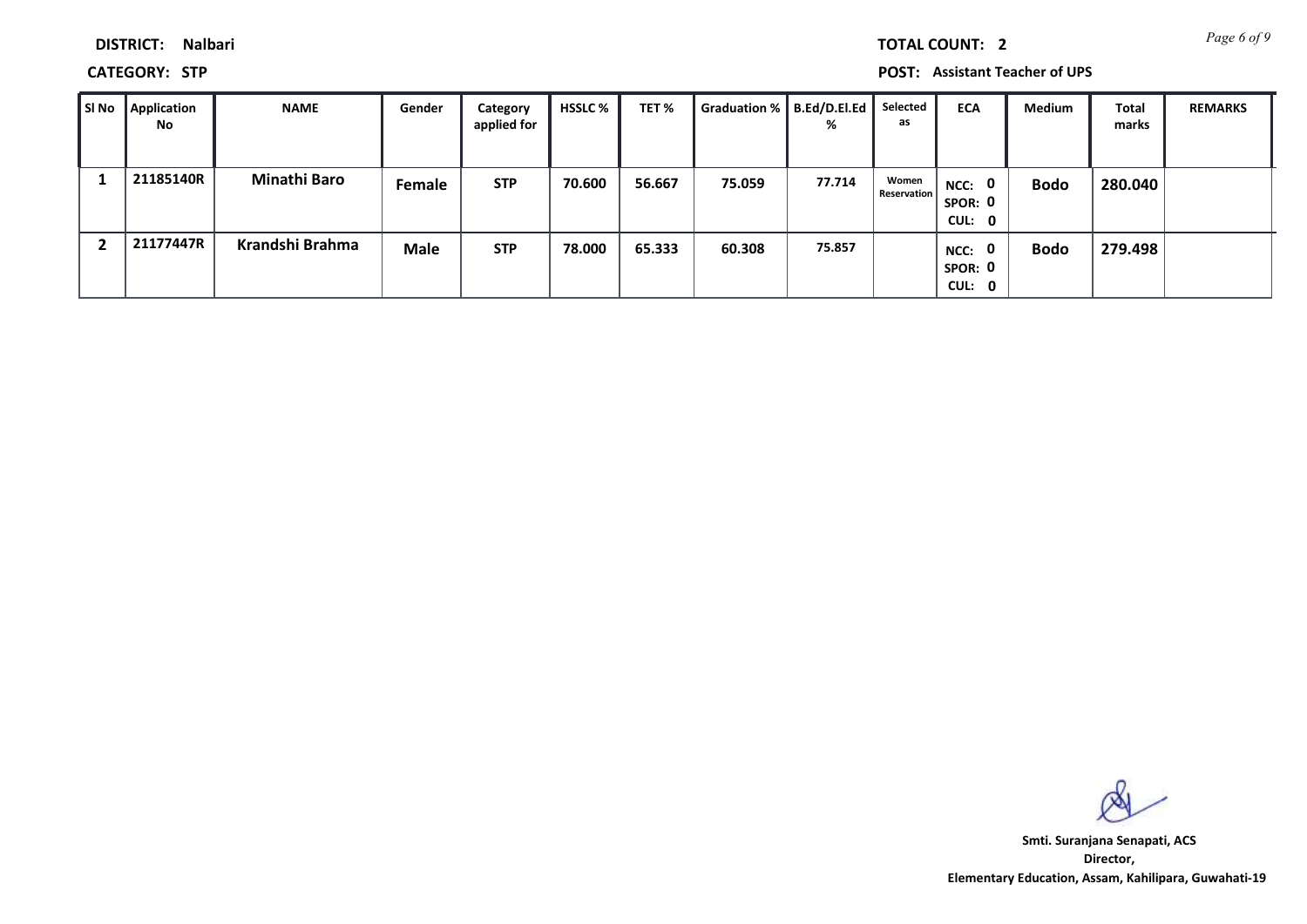*Page 7 of 9* **TOTAL COUNT: 1**

**DISTRICT: Nalbari**

**CATEGORY: PwD POST: Science Teacher of UPS**

| SI No Application<br>No | <b>NAME</b>   | Gender        | Category<br>applied for | HSSLC % | TET %  | Graduation %   B.Ed/D.El.Ed |        | Selected<br>as | <b>ECA</b>                | Medium   | Total<br>marks | <b>REMARKS</b>         |
|-------------------------|---------------|---------------|-------------------------|---------|--------|-----------------------------|--------|----------------|---------------------------|----------|----------------|------------------------|
| 21188057R               | Ilmina Khatun | <b>Female</b> | <b>UR</b><br>PwD        | 44.200  | 55.333 | 53.143                      | 54.917 |                | NCC:<br>SPOR: 0<br>CUL: 0 | Assamese | 207.593        | <b>PwD</b><br>Withheld |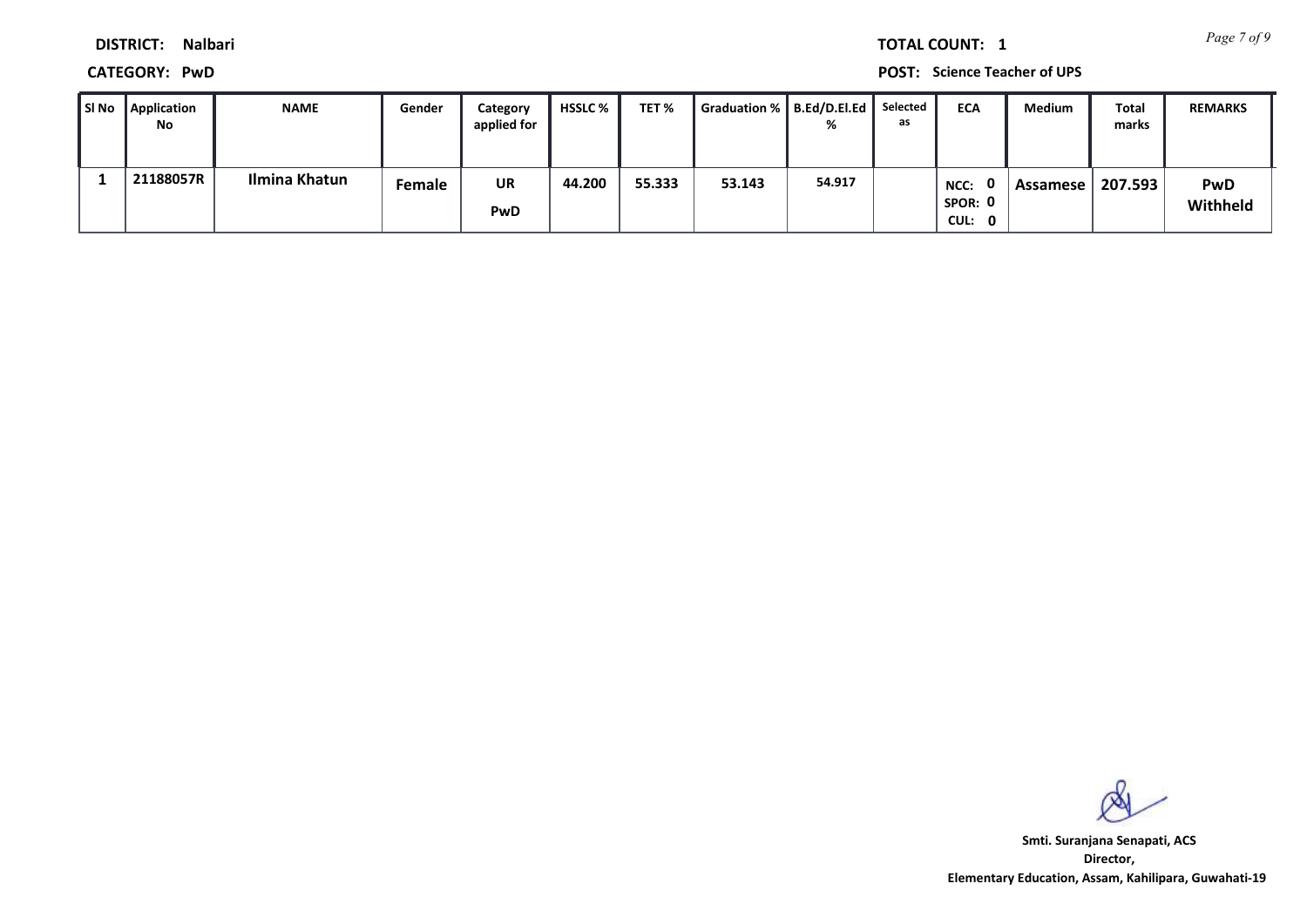*Page 8 of 9* **TOTAL COUNT: 1**

**DISTRICT: Nalbari**

**CATEGORY: SC POST: Science Teacher of UPS**

| SI No Application<br>No | <b>NAME</b>    | Gender | Category<br>applied for | HSSLC % | TET %  | Graduation %   B.Ed/D.El.Ed |        | Selected<br>as | <b>ECA</b>                | Medium     | Total<br>marks | <b>REMARKS</b> |
|-------------------------|----------------|--------|-------------------------|---------|--------|-----------------------------|--------|----------------|---------------------------|------------|----------------|----------------|
| 21204559R               | Simashri Haloi | Female | <b>SC</b>               | 67.800  | 67.333 | 65.765                      | 78.429 |                | NCC:<br>SPOR: 0<br>CUL: 0 | Assamese I | 279.327        |                |